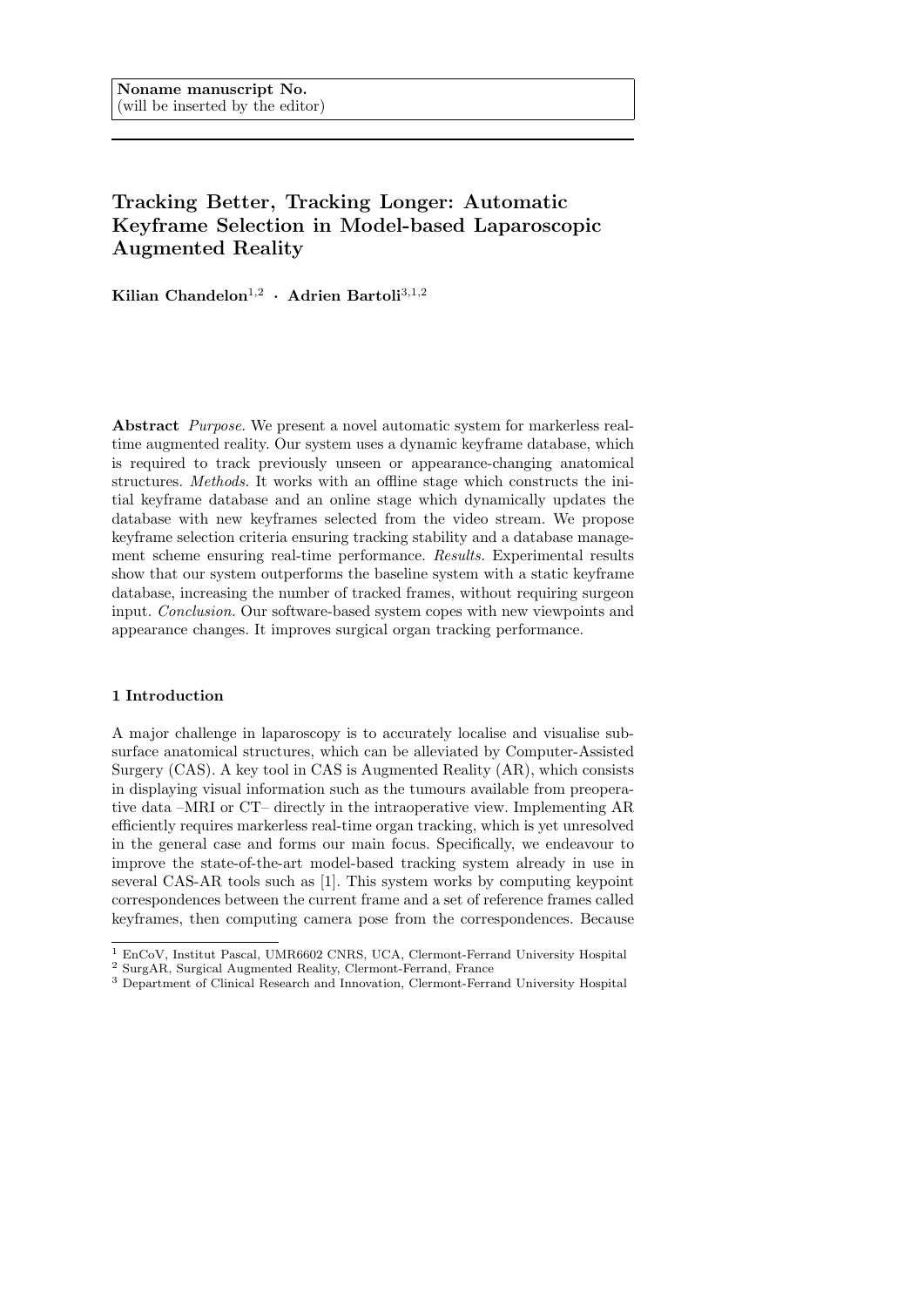the keyframes are registered to preoperative data, chaining the transformations then allows one to transfer information from the preoperative data to the current frame, and realise AR. The system uses a database of keyframes constructed at the beginning of surgery. A major limitation is that the keyframe database is static, whereas new parts of the organ become visible and the organ appearance changes during surgery. This hinders the performance of organ tracking. Our objective is to track the organ more accurately and on a longer timeframe through the surgery. We propose a dynamical keyframe database system, where the keyframes are automatically updated as and when needed. This is a challenging problem because the selection of keyframes is multicriteria and critical, for adding the wrong keyframe causes tracking drift. The size of the database must be scalable, with the ability to forget keyframes, in order to maintain the real-time tracking performance.

#### 2 Materials and Methods



Fig. 1 Existing system with a static keyframe database and its proposed extension with a dynamic keyframe database.

StaticDB: baseline static keyframe database system. Our system is designed very closely to [1], which has an offline and an online stages, as shown in figure 1. The *offline stage* constructs the static keyframe database. It assumes the organ remains rigid and uses Structure-from-Motion (SfM) to compute the keyframe poses and Iterative Closest Point (ICP) to compute the deformable transformation to the preoperative data. Keypoints extracted using POPSIFT [2], a GPU implementation of SIFT, and the descriptors stored in the database. The online stage processes the current frame of the video stream in real-time. Keypoints are extracted with POPSIFT and matched to the database using Brute Force Matching (BFM). Finally, camera pose is computed with RANSAC and AR displayed.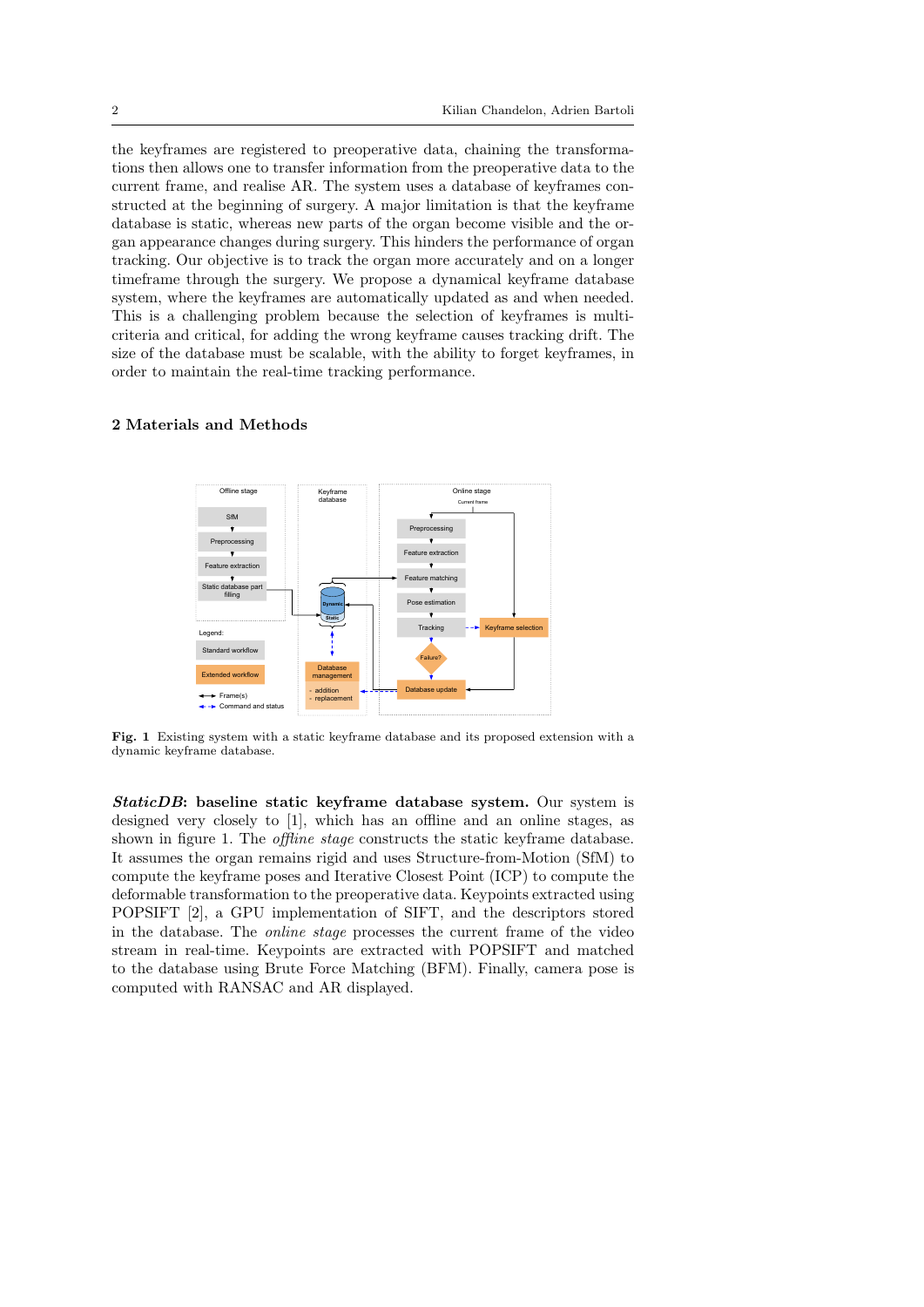DynamicDB: proposed dynamic keyframe database system. We extend StaticDB with a dynamic database part using two new steps: keyframe selection and database management. The static part ensures that the overall system does not drift by completely losing long-term focus on the organ. The keyframe selection step selects new keyframes from the video stream. It tests the current frame with five criteria. The first two criteria determine if the database lacks knowledge of the surgical field covered by the frame. C1 is passed if the number of keypoint matches to the keyframe database is lower than 50 and C2 is passed if the number of RANSAC pose estimation inliers is lower than 8. The last three criteria determine if the frame is good enough in terms of pose and focus. The pose quality involves two criteria. C3 is passed if the pose estimation root mean square reprojection residuals is lower than 0.4 % of the image diagonal and C4 is passed if camera jerk in normalised SfM units is lower than  $1 \text{ s}^{-3}$  (high jerk, hence high frequency, if typical of pose instability). The focus quality involves C5, which is passed if the frame Laplacian variance is lower than 2.9 % of the maximum intensity. Lastly, a frame is added to the database if tracking failed for three consecutive frames, which reduces false selections. All the thresholds were set empirically. The database management step updates the dynamic database part with the selected keyframes so as to maintain real-time tracking performance. Obviously, the more keyframes, the slower the processing. We thus determine a maximal size  $N$  of the database a priori. This size depends on many factors, including the system implementation and the hardware capacity; we determine it experimentally. The database management step adds the selected frame and drops out a past keyframe if the database size exceeds  $N$ . The drop out criterion takes into account the amount of time which passed since a keyframe was last used, allowing the replacement of the no longer relevant keyframes.

#### 3 Experimental Results and Discussion

We have compared  $DynamicDB$  to our re-implementation of  $StaticDB$  on seven laparoscopic videos, showing the uterus with rigid and non-rigid movements with instruments generating smoke and bleeding. Our main evaluation criterion is the number of frames for which the uterus is tracked. We ran the tests on a PC with Linux, CPU Intel i9-10900K and GPU Nvidia RTX 2080Ti. We found the maximum size of the dynamic database to be  $N = 30$  for a framerate greater than 25 fps. The experimental results are shown in Table 1. A general increase in number of tracked frames is observed with DynamicDB, with an average improvement margin over StaticDB of 11.19 %. We have observed a stronger improvement when the organ deforms and a larger area is explored. As these experiments are retrospective, they do not take the user reaction to the tracking failure into account, which could lead to an even stronger increase.

Figure 2 gives details on video 3, where the laparoscope and the uterus are moved to extreme positions. Static DB failed after 45 seconds while  $D_y$ namicDB succeeded for all frames where the organ is sufficiently rigid. Both